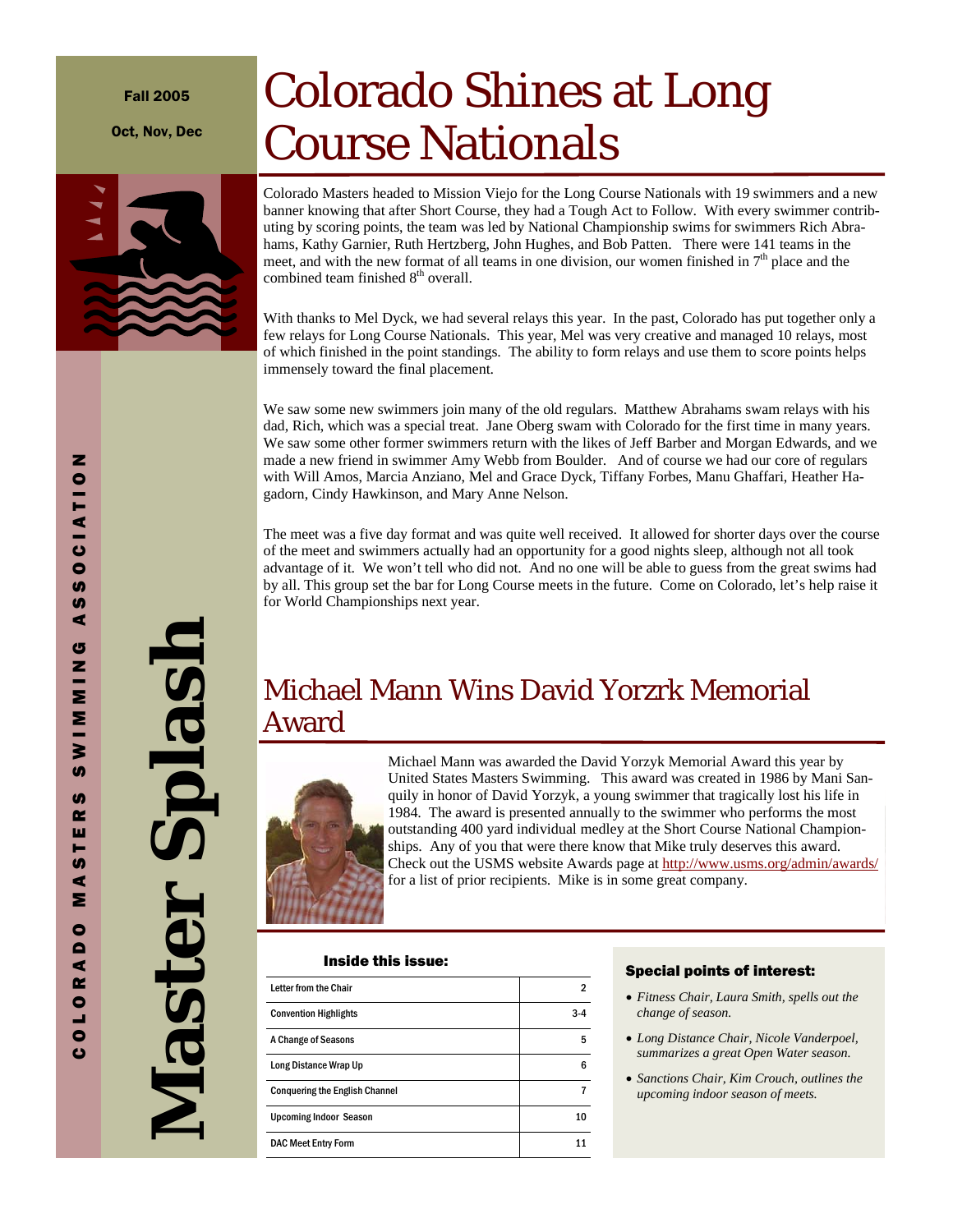*COMSA Board of Directors Marcia Anziano Chairperson marfer@att.net* 

> *Heather Hagadorn Vice Chairperson heatherlh@msn.com*

*John Hughes Registrar johnstuarthughes@msn.com* 

> *Kathy Garnier Secretary K\_garnier@msn.com*

> *Susan Nolte Treasurer chrisnolte@msn.com*

*Cindy Hawkinson Past Chairperson cinswims@earthlink.net* 

*Mel Dyck Webmaster webmaster@comsa.org* 

*Ellen Campbell Newsletter Editor ColoradoTriClub@comcast.net* 

*Nicole Vanderpoel Long Distance Chairperson nicolevanderpoel@msn.com* 

*Laura Smith Fitness Chairperson lsmith@vailresorts.com* 

*Carrie Slover Coaches Chairperson carrieslover@starband.net* 

*Mark Plummer Top Ten Chairperson mplummer65@msn.com* 

*Kim Crouch Sanctions Chairperson kimigo@qwest.net* 

*Chris Nolte Awards, Records chrisnolte@msn.com* 

*Pete Schwenker Officials Chairperson petes@mcguckin.com* 

*Gary Reese Safety Chairperson swimcoachreese@msn.com*

# Reflections of the Year

#### **Marcia Anziano—Chairperson**

As evening temperatures drop and leaves start to change, I'm reminded that we are entering the final quarter of 2005. It's been a great year for COMSA and I'd like to summarize just a few of the ways we were able to support our swimmers.

Bob Bruce, the Chairperson of the USMS Coach's Committee and former USMS Coach of the Year, presented two clinics in Denver during the Spring. His first weekend consisted of 4 separate clinics, one on each stroke. During his second weekend in Denver, he presented both freestyle and open water sessions along with a mentoring session for some of our coaches. This was possible due a \$500.00 grant from USMS to make this session possible and free to our coaches. We are hoping to bring Bob back again this Fall or Winter, so watch the web for information. In addition, our 2004 Colorado Coach of the Year, Kathy Drozda, presented a great freestyle clinic for both swimmers and triathletes.

Our competitive swimmers did a great job at both Short and Long Course Nationals. Along with incredible individual swims, our relays also kicked butt! Thanks to the organizational skills of Mel Dyck and Chris Nolte, Colorado Masters had a record number of relays at both events. While many of you participate on these relays, you might not be aware that COMSA pays for the entry fees. At Short Course we had close to 60 relays at \$12.00 an entry, while at Long Course we had 11 relays. Relays add a lot of points, helping us to place  $1<sup>st</sup>$  at Short Course and  $8<sup>th</sup>$  at Long Course.

At Chatfield, COMSA, along with several other organizations, donated \$250.00 for a sign outlining the rules of swimming at the gravel pond. The sign will educate all swimmers and help us retain our permit on an annual basis.

COMSA was also the beneficiary of discounts for Yoga Clinics designed for the swimmer. All of our members received a discount on the entry fee for these clinics.

Our website, www.comsa.org,is updated on nearly a daily basis. Webmaster, Mel Dyck, keeps the site very current with COMSA and USMS sponsored events listed on the home page. We encourage you to check it frequently. Other events of interest can be found from a link on the left side of the home page. Any of you that travel will find, "Places to Swim" of particularly good value. There is a link to this section from our "teams" section. If you are a team rep, be sure to keep this information updated. It's online and easy. It is of great importance to swimmers that visit Colorado, so please make sure the information for your facility is current. Thanks!

With the changing seasons come some changes for COMSA. As of November 1, 2005, John Hughes is resigning as Registrar. John has served in this capacity for 1 year, and we thank him for his service. I will assume the role of Registrar and resign as Chairperson. Heather Hagadorn will assume the duties of Chairperson. We welcome Bob Patten to the board. He will assume the duties of the Vice Chairperson until the elections in April. And, as always, if any of you are interested in getting involved to support the organization and your fellow swimmers, please let us know.

I would like to thank all of you for allowing me to serve over the past 18 months as your Chairperson. I look forward to serving as the Registrar knowing that COMSA will continue to move forward under the leadership of Heather Hagadorn.

To align ourselves with the USMS calendar, Master Splash is moving to three seasonal issues, Short Course Yards, Long Course Meters and Open Water, and Short Course Meters. If you are hosting meets or other events or would just like to submit an article, please choose your dates, prepare your information well in advance, and submit it to our chairpersons.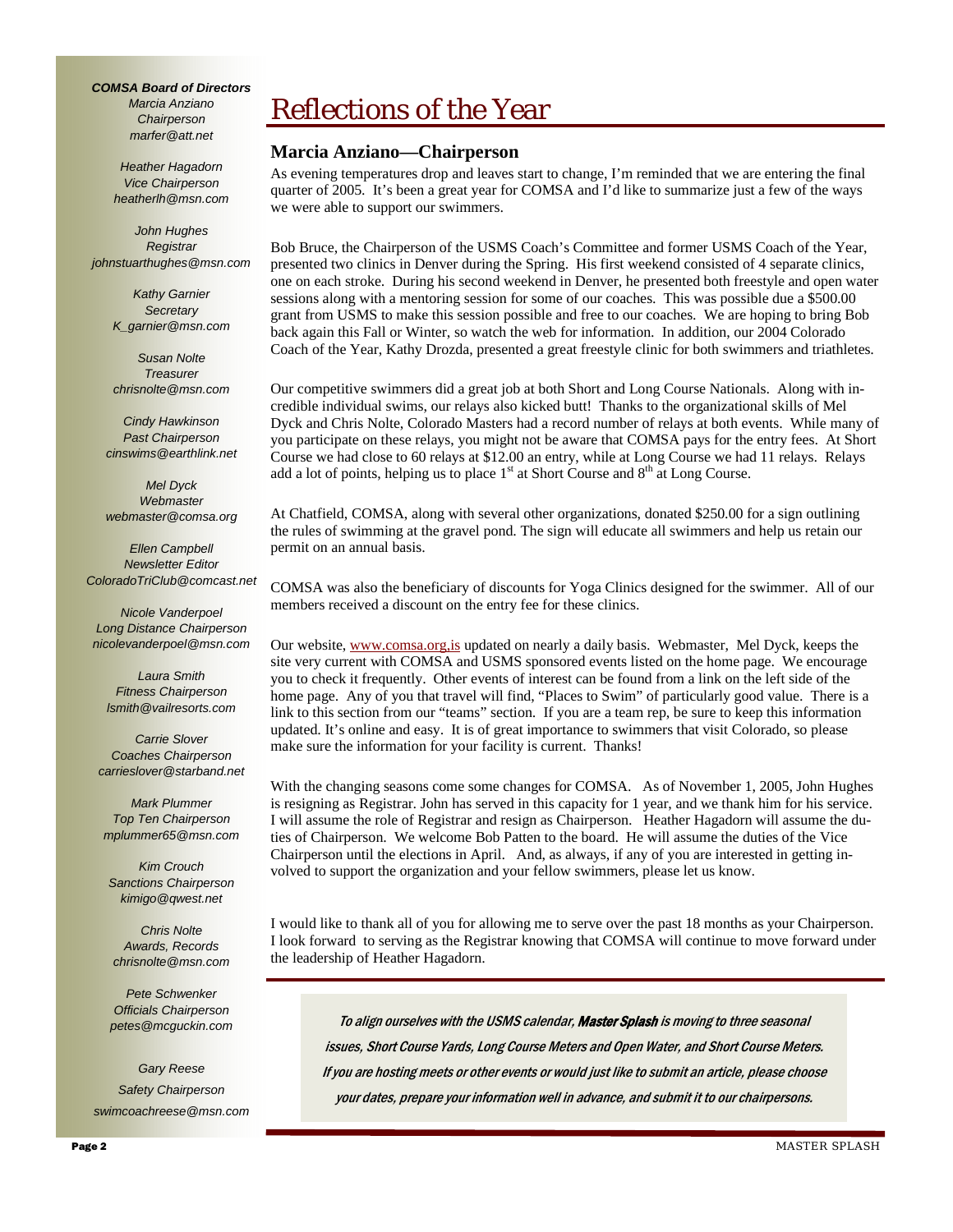### US Aquatics Sport (USAS) Convention Report

The USAS annual convention provides an opportunity for Masters Swimming to gather all of its delegates together for the purpose of making decisions that will affect the future of our sport. We elect our officers, vote on rules and legislation, and discuss and plan programs that will continue our tradition of excellence in the sport of swimming. Colorado was well represented at Convention this year.

#### *Colorado was represented by Nine Delegates*

Due to the large number of members in our LMSC, we are allowed five delegates. Serving in those positions were:

Kim Crouch, COMSA Sanctions Chair, and member of the International Committee at the National level

Heather Hagadorn, COMSA Vice Chair, and member of the Championships Committee at the National level

John Hughes, COMSA Registrar, and member of the Registrars and Adhoc Legal Committees at the National level

Carrie Slover, COMSA Coaches Chair, new in 2005

Pete Schwenker, COMSA Officials Chair, new in 2005

Some National Committee positions provide for automatic delegate status so these folks added to our list:

- Marcia Anziano, COMSA Chair, Breadbasket Zone Representative (also a member of the Coaches Committee at the National level)
- Peggy Buchannan, member of the Rules Committee at the National level (also a member of International and ISHOF Nominating Committee).
- Cindy Hawkinson, member of the Legislation Committee at the National level (also a member of the Coaches Committee at the National level, and holds the position of USAT liaison)

Jack Buchannan applied for and was chosen by USMS President Jim Miller as an at-large delegate. Jack is a member of the Insurance Committee at the National level.

These members of our LMSC give up personal vacation, or take off work with no pay, to attend the convention. It is a very busy time, meetings start early in the morning and many go very late into the evenings. We thank them for their dedication and support to Masters swimming and to the Colorado LMSC.

#### *Meeting Summary and Purpose*

Detailed minutes of all of the meetings are available on the USMS website (http://www.usms.org/admin/conv05/). This article will highlight some of the major decisions from the various committees. For further details, please refer to the meeting minutes or contact one of the delegates listed above.

The convention alternates its emphasis each year between Legislation and Rules. This year was a "legislative year"; so many changes to legislation were made during this convention. The Legislative committee works throughout the year to prepare for these changes. At Convention, delegates have final input into the various matters and make the final decisions. This year continued with changes to the overall structure of the USMS organization, focusing on streamlining committees and the committee structure.

#### *Rules*

A few rules were passed that will have much effect on competitive swimmers:

Changes were made to the Breaststroke while submerged during the start and turn

Changes were also made to the Backstroke start

Pete Schwenker will prepare more detailed information on this topic. Watch the website for this information. Our officials and coaches all need to familiarize themselves with these changes, as they became effective September 19, 2005.

Another rule change of significance to our members is the dual sanctioning of USA Swimming and USMS meets. Swimmers can now be co-mingled in heats for meets sanctioned by both USMS and USA Swimming and all will be judged by USA Swimming rules. However, at this point FINA (the World governing organization) does not accept this dual sanctioning, so if you are looking to set a World Record in a Meters meet, you may not co-mingle the swimmers in the same heats and the Masters must still be judged by Master's rules.

#### *World Championships*

Throughout many of the meetings, there was much discussion about the upcoming World Championships to be held at Stanford University in August of 2006. Information on this meet can be found at http://www.2006finamasters.org/. **Hotels are filling up fast, if you are considering attending this meet, you should make your hotel reservations as soon as possible.** Remember that when you swim at this meet, you will be representing the Colorado Masters or Air Force, as the USA does NOT swim as a team. You should all consider what an exciting opportunity this is.

For the World Championships, coaches can get on deck free, but must apply in advance for the credentials. Again, check the website for more information on this as it becomes available.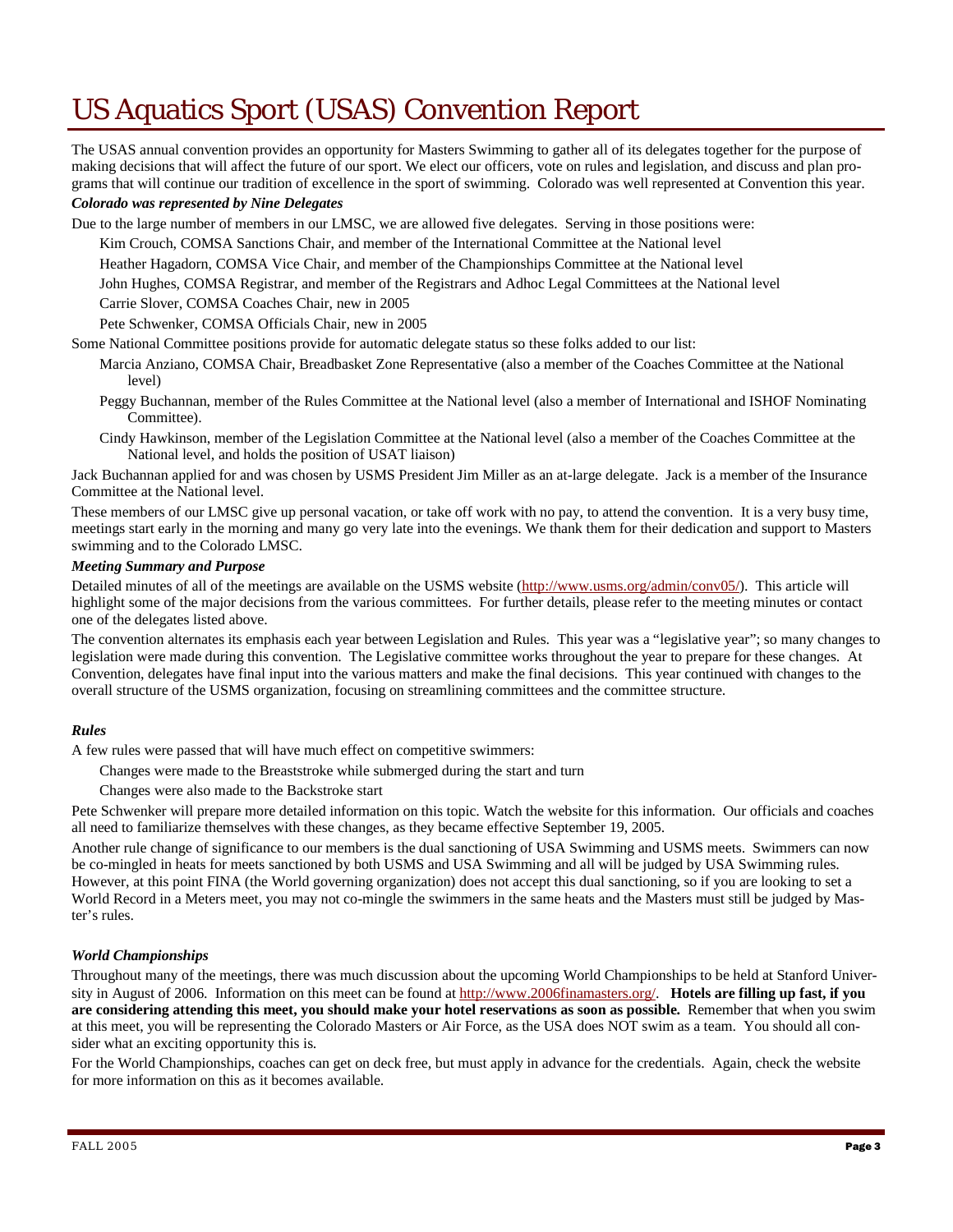### Convention Report (continued)

#### *Coaches*

Coaches should look at the support and programs that USMS provides. Remember that the Coaches Committee has the Snooper (underwater camera) rental program. They have seven cameras available for rental at all times. Click on Training at the top of the home page and you will see the "snooper rental" in this drop-down list. Check here for more details on this program.

#### *Fitness*

The Fitness committee continues to develop and support several programs for fitness and competitive swimmers. They continue to have the 30 Minute Swim Challenge, the Check off Challenge and the Virtual Swims. These are fun and can be used to get your swimmers more involved in the programs that you offer, without the pressure of competition or attendance at meets. There is an entire section under Health and Fitness with information and programs for the fitness swimmers.

#### *Long Distance*

The Long Distance committee selected the hosts for all of their events in 2007. They continue to support the postal events along with several open water swims. Watch the COMSA website for information on the One Hour Postal swim in January. COMSA is hoping to get pool space to host swimmers for this event. And also remember that the 10K Open Water National Championships are being held right here in Colorado in August of 2006, at the Horsetooth Reservoir.

#### *USMS Programs: Club Mentoring & Olympic Training Center*

One of the interesting lunch time presentations this year was the Club Mentoring Workshop that Mel Goldstein has developed and presented throughout the country. You can bring Mel in to your organization to present this workshop, it requires only that you pay for his expenses; he does not charge a fee to put on this program. In addition, grant monies are available from the Zone Committee to help to defray the cost. Click "Administration" on the USMS home page and then click on "LMSC Services" in the drop-down list for more details. The presentation provides some very unique ideas on how to build and expand aquatics programs in your area. Mel has built a very successful program in Indianapolis, Indy Swimfit, and is up to the task of helping others do the same.

Applications to attend the annual four day swim camp at the Olympic Training center are due October  $1<sup>st</sup>$ . Consider applying in 2006 for the 2007 camp, as this is definitely a once-in-a-lifetime opportunity and is probably unlike any other camp you have ever attended. While you don't need to be a super-competitor, you do need to have a strong desire to improve and to share the information you learn with others. See http://www.usms.org/coach/otc.php for details.

#### *Nationals*

In 2006, there will be a Short Course Nationals (Coral Springs, FL, May 11-14), however due to the fact that Worlds will be held in the US, there will not be a Long Course Nationals meet.

COMSA would like to hold two or three Long Course meets during the summer of 2006, to prepare everyone for Worlds. Any volunteers?

The pool championships for 2007 were awarded at this convention:

Short Course Nationals - Federal Way near Seattle, Washington, May 17 – 20

Long Course Nationals - Woodlands Athletic Club near Houston, with the proposed dates of Friday, August 10 – Monday, August 13, holding the distance events on Monday.

#### *Awards*

A new award is now going to be awarded to the "Club of the Year" by the Recognition and Awards Committee. This award will include recognition for Clubs who do things like build USMS membership and have high participation in USMS events (fitness and competition). Be watching the USMS website for more details on this award. You can find information on all of the awards presented by USMS (Hall of Fame nominations, Coach of the Year, Newsletter of the Year, Fitness, Volunteerism, etc.) by first clicking on "Administration" at the top of the USMS home page, and then clicking on "Awards" in the dropdown list.

While many other things took place at convention, these are just some of the highlights. As you can see, the USMS website has volumes of information for all of its members. The website can be found at www.usms.org. I encourage all of you to spend some time on the site. You will be amazed at what there is to offer to all of the members of USMS.

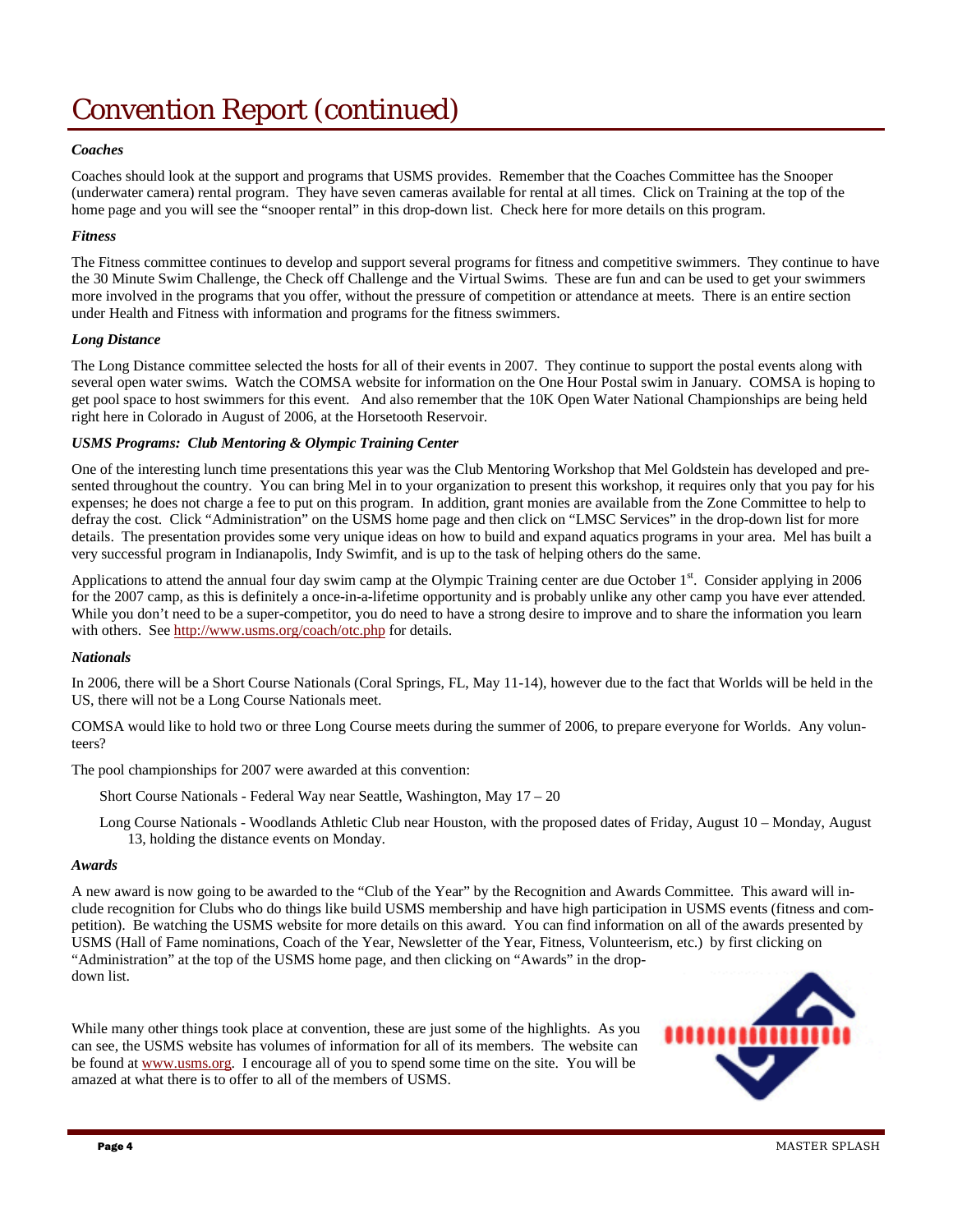### A Change of Seasons

#### **Laura Smith—Fitness Chair**

I'm looking out my window. It's grey, rainy, and downright cold. I've switched out my Crocs for slippers and my tank top for a fleece. As much as I'm trying to hang on to Summer, it has slipped through my fingers and Fall has leapt into it's place with full force. There's really nothing we can do about the changing seasons…and to be honest, life would be boring with the same weather day in and day out forever. So, if you can't beat it, join it.



For those of you who compete in sports, you are very familiar with changing your workout routine

according to seasons. In swimming, for example, competitors have a short course season and a long course season. After training for the big end- of -season short course meet (and afterwards taking a long, well-deserved vacation that consists of nothing aquatic save a Jacuzzi and a lot of ice in your mixed drink), swimmers start their summer with base building by engaging in longer distance sets. After they create their aerobic foundation, they target their training more for their particular events (ie, backstrokers opt to work this stroke to replace all freestyle sets; I.M. er's try to insert all four strokes into each workout, etc). Sets tend to be a little shorter, more specialized. More sets are done with fast intervals. Then, as the season is reaching it's end, and the big long course meet of the season is within sight, the taper begins. This is absolute heaven for the sprinters in workout….and complete hell for the distance swimmers! Intervals are long. Sets are short. Quality race pace swims replace repetition and yardage. Competitors are fine tuning everything they have poured into their swimming for the past season, to shine at the meet. It's a cycle. It happens every season. In the world of competitive athletics, it's just a part of the nature of being.

If you're a lap swimmer who is not looking to compete, and just enjoys the fitness benefits of swimming….trying to include some of these cycles into your annual routine will not only spice up your pool time, but will also give your fitness level a nudge. You never

have to sign up for meet, stuff yourself into an undersized Speedo, or hurl your body off a starting block---creating cycles in your training just increases the benefits of what you're already doing. Our bodies are resilient. If you do the same thing, the same way, with the same amount of energy expended, your body is going to adapt to it over time. You're definitely not wasting your time by swimming X number of laps every day in the same time frame---you could just be getting so much more out of it. An analogy: let's say I'm going to start my career as a con-

struction worker. The first day I pick up that hammer and pound nails for 8 hours, I come home with hands that are achey, sore, and tender. I wake up the next day and do it again. I come home, and notice that blisters are starting to appear. I wake up the next day, and repeat the same routine. That night, the blisters have popped. Okay, okay….I'll stop getting graphic! My point is, that eventually your body builds calluses on the areas that have been used; your hand has adapted to stress you have been putting on it. Over time, I can do the same thing, for the same amount of time, and not have that 'tearing down' effect. Great, huh? Not so fast. It's the tearing down process that creates the rebuilding process, that makes you faster, stronger, better! Yep, you need to stress your body in different ways to make strides in your fitness level. Cycling your routine seasonally is a great way to achieve this.

Changing with the seasons could also include making quarterly goals. Personal goals that can realistically be achieved in four months, that require some kind of an effort beyond what you're currently giving. "My winter goal is to swim 8 laps faster than I can now". This would involving timing yourself for the distance to get a baseline of what you are trying to improve upon, adding some speedier laps to

your daily routine, and occasionally re-timing yourself to gauge progress. Then, at the end of winter, go for it! Time yourself for the swim, giving it 100%. I bet you'll be faster! And proud of yourself for doing it!! The swim doesn't have to be a new World Record. The goal just needs to be something that is currently beyond your reach, but definitely attainable with a little bit of commitment and imagination.

Maybe it's my short attention span, but I personally can't imagine motivating myself to go to the pool without some kind of change in the routine. A faster day, a slower longer day, a pull day….some kind of variation from the monotony! Again, it could be me. But I really think it would be like having the same weather every day. And where's the fun in that?

*It's the tearing down process that creates the rebuilding process, that makes you faster, stronger, better! Yep, you need to stress your body in different ways to make strides in your fitness level.*

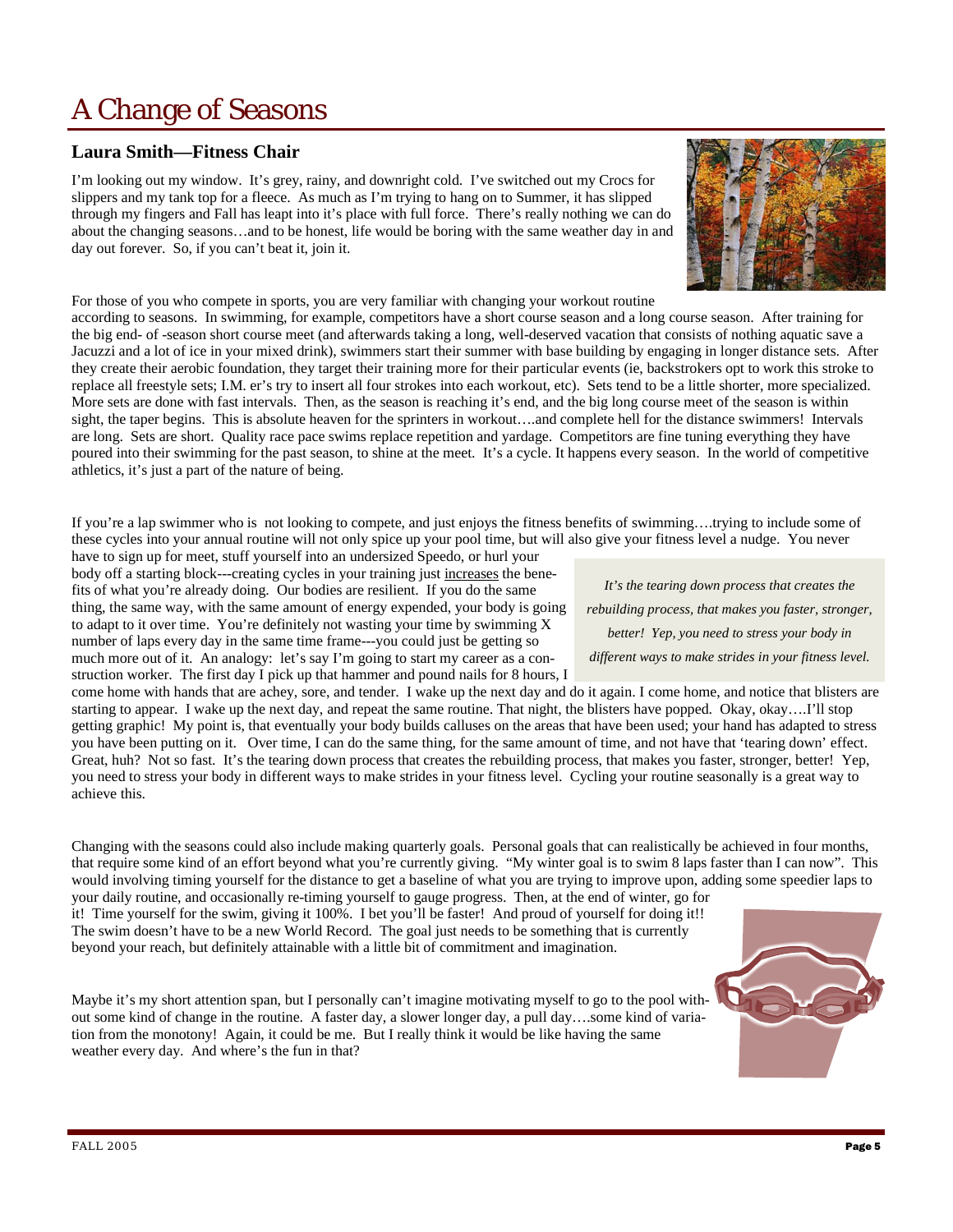### Open Water Season Was a Big Success

### **Nicole Vanderpoel—Long Distance Chair**

Like it or not, a new season is upon us. The Reservoirs are quickly dropping in temperature and the outdoor pools have drained. Have no fear, there is plenty to look forward to! Before we discuss what lies ahead, let's briefly review our great 2005 Open Water Season. There were some great opportunities this summer for Open Water Swimming. Besides training at Chatfield, there was a great series of Swim/Runs at Chatfield put on by Surf & Turf Aquathon USA. Next summer we are hoping to see more of the same from these wonderful organizers.



In addition, there were more opportunities in the form of relays in Triathlons for Open Water Swimmers to participate. When planning your open water season next year, keep Triathlon Relays in mind. It is a great way to practice your open water skills, get a great work out and have a lot of fun! The season reached it's peak with this year's foggy and mysterious Wingshadow Horsetooth 2.4 mile and 10K swim. Read about it in this edition of Master Splash! As always, the Wingshadow Horsetooth organizers, along with George Thornton and Joe Bakel, put on a first class event.

Many of us traveled to the deep, blue oceans for our open water "fix". Read details in this edition of Master Splash. Most notably, Joe Wolf successfully swam the English Channel and Ken Claussen had an excellent experience in the Pacific! A few of us ventured off to the 9 mile Maui Channel Swim Relay and a 2.4 mile open ocean race. Participating in open water swims is a great way to travel with friends and have fun while competing. Think about it when planning your next summer vacation.

What do we have to look forward to? Well, it's time to participate in the 3000/6000 Yard National Postal Championship. You have until the end of October to complete either or both swims. All you need is a 25 yd pool and a counter/verifier. This years National Championship is being put on by the Clemson Aquatic Team in South Carolina. Information can be found on the USMS website or try www.usms.org/longdist/ldnats05/3K6Kentry.pdf.

Challenge some of your fellow distance swimmers to participate in this year's postal. There is quite a sense of accomplishment when you have completed one of these great long Postal swims. Once you submit your results, you can see how you compare to other swimmers around the country in your age group. It's a great work out as well!

Happy Training!

## 2006 USMS 10K National Championship Update

With the end of the 2005 Open Water Swimming Season, it is now time to look forward to the future. The 2006 Open Water Season will be monumental for the State of Colorado. Hopefully, most of you are aware that the 2006 National Championship 10K Open Water Swim has been awarded to the Wingshadow Horsetooth 10k Swim in Ft. Collins! This event will take place the 2<sup>nd</sup> weekend in August, 2006. George Thornton, Joe Bakel, Lynn Millar and a host of others have been working diligently on the planning of this event for almost a year now. Needless to say, Colorado Masters Swimming is quite honored to have almost a year now. Needless to say, Colorado Masters Swimming is quite honored to have

been awarded this National Championship and want to show the rest of the country how beautiful and welcoming our State of Colorado truly is!

The Wingshadow National Championship Committee is meeting on a regular basis to organize and prepare for the 2006 event. You can find information regarding the progress at www.whswim.

At this point, we are in need of approximately 25 additional volunteer "paddlers" (kayaks) from the greater metro Denver area. If you are interested in being a paddler next August please e-mail me at nicolevanderpoel@msn.com and I will provide you with additional information. We truly appreciate your support of this great effort.

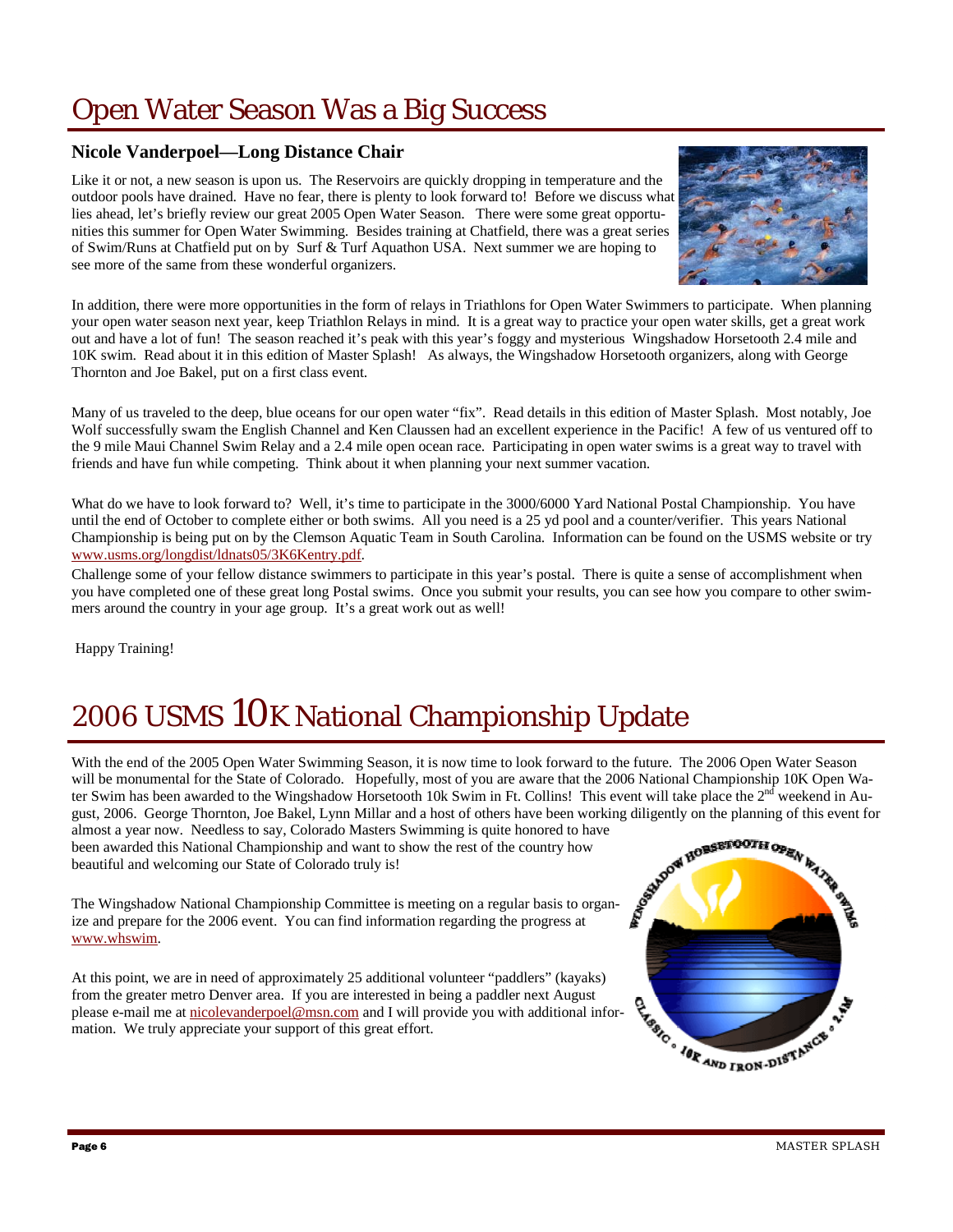### Joe Wolf Conquers the English Channel

*Editor's Note: On August 15th COMSA Swimmer, Joe Wolf, swam the English Channel in 12 hours and 29 minutes. His quest began 2 years ago. After many icy long swims, including the Manhattan Island Marathon Swim, one earlier attempt at the English Channel as well as couple of 24 mile swims up Tampa Bay, Joe finally got his break in the weather and his shot at the crossing. Below are some excepts from his personal notes of his incredible swim.* 

#### **Joe Wolf—Inverness Masters**

Waiting. Waiting is the hardest part. If the wind is expected to be above 20 knots at some point in the day, then the swim cannot be scheduled. We were in Dover on a sunny Tuesday, with the desirable neap tide beginning Thursday. However, as the days came the bad weather moved in.

The daily program consisted of breakfast, a short swim in Dover Harbor, rest, snacks, lunch, rest, a second swim if weather looked bad, dinner, call the boat pilot at 7:15 PM to see if it will be a go for the next day.

The breakfast that Bill & Audrey make at Victoria House is especially large for the swimmers. The swimmer's breakfast is eggs, bacon, sausage, fried tomatoes and porridge. Quite a bellyful indeed just minutes before walking down to the beach for a swim. Swimming in Dover Harbor is a Channel swimming custom. With such a small community of marathon swimmers around the world, it is such a wonderful experience meeting others who share the same passion. Each morning between 9 and 10 AM, any swimmers that are in town, meet for a swim. On weekends, Alison (Queen of the Channel with 43 crossings) and Freda Streeter are there. Freda, the "Channel General" writes down all the names of the swimmers and tells each one how long they will be swimming. A swim and then back to the B&B for a short rest.

**8/10** Suzie Dods, Laura Hansen & I met in the kitchen at the B&B and prepared my drinks. With all my powders and clear empty bottles, we compared the scene to a drug lab. While the ladies did the measuring, I performed QA. Some training was administered. Something else to add to their resumes? I still didn't know when the swim would be, but wanted to have everything ready. The system was in place. Using pamphlets from the Crabble Corn Mill as funnels, we added 2.5 scoops of Maxim powder and one teaspoon fructose to each of 20 bottles and numbered them. Then, we marked the ones that would have coffee instead of water and marked others to have Ibuprofen added. A couple would just have Ensure in them. For electrolytes, we sprinkled half a packet of Emergen-C into half the bottles. Delish!

#### **"Wolf In The Water" by Luiz De Assis**

I've seen the wolf fall in the water The water is rough, cold and dark He swims slowly, but keeps himself alive

He's conquered the waters And learned how to swim . . . . He's fast and persistent Like no other I've seen.

And he always finds an excuse, To fall in the water and start to swim Crossing lakes and oceans in pursuit of his dreams And he never gets tired, No matter how many hours its been

I've seen the wolf getting onto trains, buses and airplanes,

Going places that seem so far away

And taking the time to make lots of friends

Waiting for the swimming that will never end

I see the wolf swimming in his dreams,

The alarm goes off,

- And he's still swimming!

**8/14** While I'd heard from other swimmers at the beach that the weather was going to be better on Monday, I'd also heard that it would take 12-24 hours for the seas to calm down. I relaxed a bit, in my warm attire, had a Guinness and didn't bother calling my boat pilot until 7:45 PM.

The swim is on! It's not for sure though. The boat captain says we will meet at the dock at 5:30 AM, unless I hear from him before then, and we will "take a look". My mother says, "my legs just went weak", when I tell her the news. Dad looked surprised. Laura was excited. Thor had the hiccups. Audrey and Bill, attentive and trying to read me. I tried to stay calm. Everything was already in place. There was nothing at all that need be done and somehow I managed to rest well if not sleep well for 6 hours.

#### **8/15 6:31AM**

The horn has sounded. You run into the water. You look happy - excited - powerful. The day is beautiful. The sun has just come out - it is shining upon you. The sea has a slight swell, but overall, very calm. *This all happened so fast. The boat leaves the marina and exits Dover Harbor, then takes a sharp right over to Shakespeare Beach. I'm told that I need to get ready as the boat captain needs to get in and out of the shallows swiftly. After jumping into the water, I roll onto my back. Not much of a backstroker, but I wanted to see Dad & Laura's faces and remind myself to relax before the start of my swim. "I will be well cared for today, and let go of any preconceptions of what is to come". Continued on Page 15*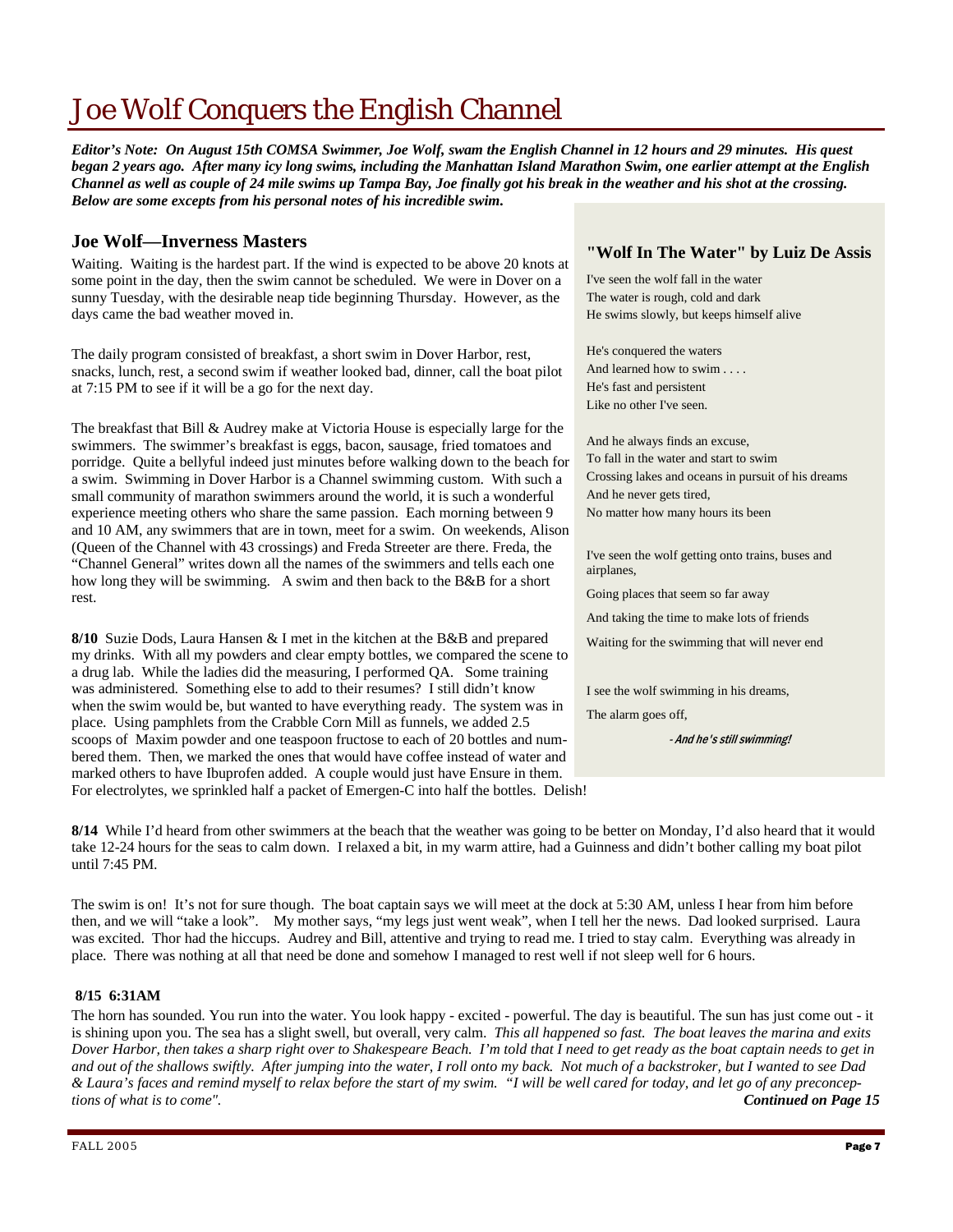### Newport Beach Pier to Pier Two Mile Rough Water Swim

#### **Ken Clausen—DU Aquaholics**

The marine layer that haunts the southern California coast during the summer months is lifting from the Balboa Pier in Newport Beach, CA—the beginning of another beautiful California day. I'm standing on a 12 foot sand bar just above crashing waves of the surf line below, looking at the other 250 Masters swimmers preparing to swim the 31st annual Newport Beach Pier to Pier 2–mile rough water race. My cohort and instigator in this race is fellow Colorado Masters swimmer Quinn Reilly. Quinn, born and bred just down the coastal highway in Huntington Beach, spent eight summers, life guarding this stretch of beach. As we line up for the start, Quinn grins at me and says, "Are you ready man?" I respond, "do we run down to the surf line or just fall in?"

While looking at the course before the start, particularly the first turn buoy just 50 yards off the beach, I turn to Quinn and say, "were going to get crushed, dude," because 250 swimmers just 150 feet away will all head for the same buoy. We move to the left of the main field, hoping to avoid the masses at the start. Yes, this means a swimming a few extra yards, but seems to be the prudent thing to do.

The race begins, and despite our shift to the left, it's still World Wrestling Federation meets swimming. In fact this specific race generated it's own thread in the usms.org open water discussion board "Ethical Maneuver" about a swimmer actually getting pulled under and swum over. The water at 66 degrees was a little cold at the start, not wearing a "cheater suit" I mean wet suit, but it was perfect once we started to crank the tempo.

It took another 400 yards past the first buoy before the field started to spread out. During this part of the course I passed many of the "go out like crazy" swimmers. Looking around, I saw I was swimming right next to Quinn. Right then and there, I decided that the former Newport Beach lifeguard and surfer would be the best navigator that I could latch onto. So, I swam off his starboard side for the majority race.

It was typical California conditions—we benefited from a north current going in the same direction of the course, we swam through kelp (Pacific seaweed) and hit a rip current towards the end of the race off the infamous "point." Just as the rip current was bouncing us around, Mr. Reilly slowed down. Kicking into high gear, I managed to get to the final turn buoy a body length ahead of him before heading into the breakers for the last 100 yards to the beach.

Unfortunately, I don't know how to surf. I was trying to find the finish and swim towards it forgetting the sage advice Quinn had given me the day before, "just head for the beach then worry about the finish line when you can run." This is exactly what Quinn did. He not only made a beeline for the beach as I was swimming extra yards at an angle to the finish banner, but he actually slowed down to look for a wave to body surf in on. After expending all that energy to out-swim him near the end, he out smarted me as I saw him high stepping out of the surf and running to the finish line just before me: Quinn Reilly 32nd, Ken Classen 34<sup>th</sup> overall, in very fast field.

The race is sponsored by Newport Beach Ocean Lifeguard Association (NBOLA) www.newportlifeguard.org This race had a distinctive local feel as opposed the big destination events such as the La Jolla Rough Water or Waikiki swims. No computer chips strapped on, no permanent marker number on your body. On finishing the swim you're given a large Popsicle stick with your place number, which you then give the tabulator with your name.

Despite the local feel the race is known to attract many swimming notables. This year that included former Olympic Gold medal winner Brian Goddell and Bob Placak, founder of the Tiburon Mile in San Francisco amongst others…I almost felt I was at Nationals. All in all, the Newport Beach race is a very fun swim with its surf start and finish. Newport also is a great beach to hang out on. So, if you're heading for the OC next July, you too might want to put this race on the calendar.

### **Don't Miss the One Hour Postal**

We are pleased to announce that COMSA will be sponsoring the One Hour Postal National Championship, tentatively set for Sunday, January 15, 2006. There will be 2 heats of 8 lanes, 2 swimmers per lane. The first heat will start swimming around 8:00am and the second heat, as soon as possible after the first hour swim. Entries this year will be submitted together. Please check the COMSA website for updates, confirmed start time and further information as it becomes available.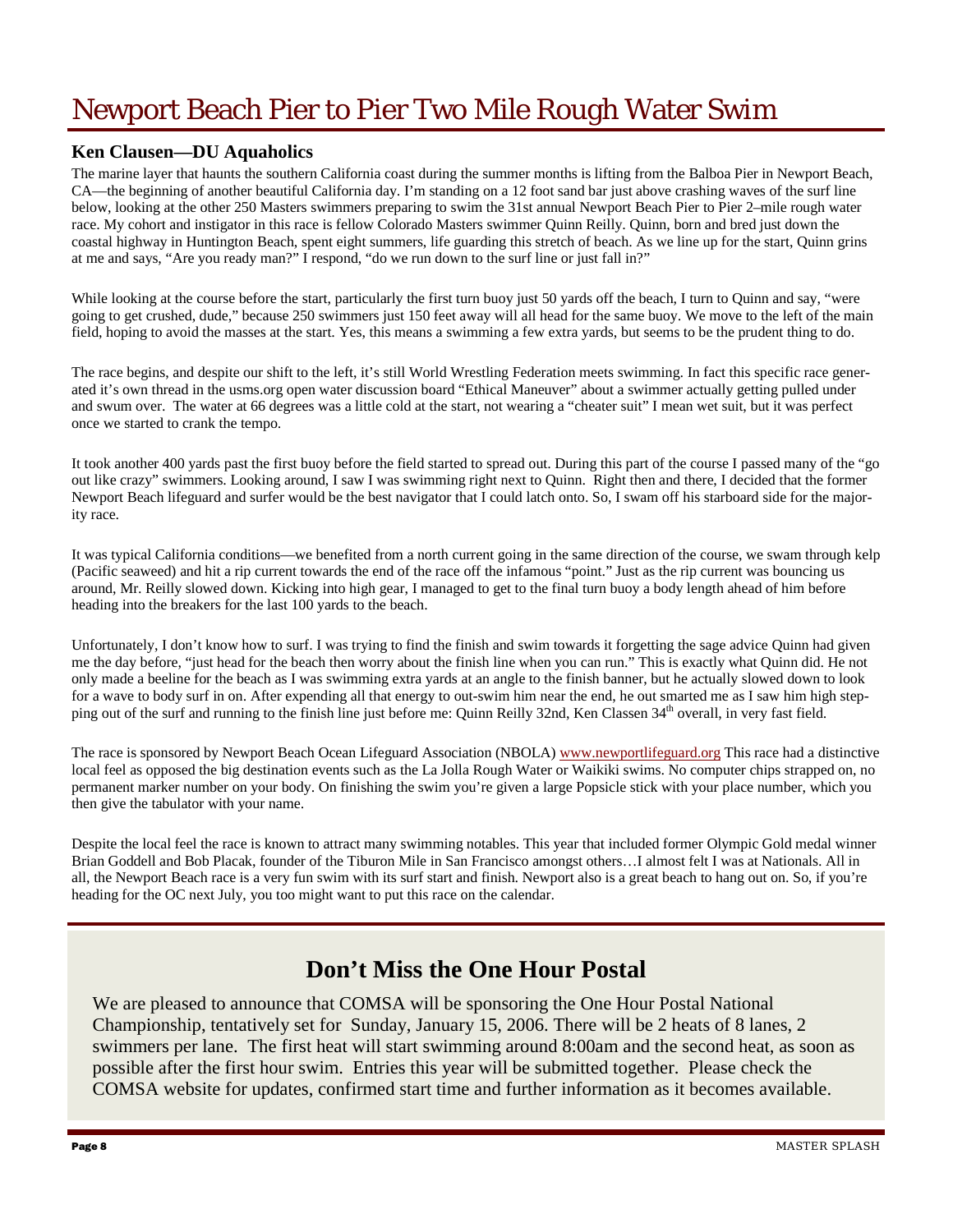### 2005 Wingshadow Horsetooth Results

### **George Thornton—Fort Collins Masters**

Fort Collins was the host of the  $7<sup>th</sup>$  annual Wingshadow Horsetooth Swims on August 13, 2005. Forty eight swimmers completed the 10K length of Horsetooth Reservoir 68 degree water without wetsuit, and 103 swimmers completed the  $2.4$  mile swim – 55 without wetsuits and 48 in wetsuits.

All swimmers faced the challenge of not only the distance but also the cold, rainy, and foggy conditions. Foggy conditions made navigation difficulty; thus finish times may not reflect the true prowess of these adventuresome swimmers!

Winners of the 10K swim were brother and sister Felton: Brooks in 2:11:13 and Taylor in 2:35:29. Second and third place males were Todd Bryan (2:23:42) and Ken Classen (2:28:19). Second and third place females were Jennifer Shinn (2:38:23) and Elizabeth Albrittoton-McDonald (2:40:30).

In the 2.4 mile non-wetsuit division, the top three male finishers were Randy Cox (58:27), Jon Shaver (1:03:11), and Jeff Jewell (1:06:55). Top three females were Diane Gleason (58:29), Teri Moen (1:05:26), and Erica Nagy (1:06:39)

In the 2.4 mile wetsuit division, the top three males were Dag Seymour (1:02:08), Andy Baker (1:02:23), and Brian Lane (1:04:52). Top three females in wetsuits were Judy Nelson (58:52), Sue Bushman (59:36), and Nicole Vanderpoel (1:01:06). Complete results will be posted at www.whswim.com.

In 2006, the 10K Wingshadow Horsetooth Swim will serve as the USMS National 10K Championship. Watch for the announcement of the opening of entries and the final date and arrangements at www.whswim.com. Or contact George Thornton (louiset36@comcast.net)

### Chatfield Cools Down

Chatfield winds down with another successful year of open water swimming. About a dozen brave souls started off our season on April 30th in a water temperature of 49 degrees! Throughout the season the water eventually warmed into the low 70's. The gravel pond saw a record number of swimmers as well as swimmers of all types - new open water swimmers, experienced triathletes, and Channel Swimmers. Now, in mid October, the temperature is drifting back into the 50's and we call it a wrap. Thank you to all the volunteers who helped with check in. Without you we wouldn't be able to use this great venue. See you again next May!

### FINA Master's World Championships Coming to USA



**XI FINA World Masters Championships** 

**Stanford California, USA August, 2006** 

As members of USMS and residents of the United States we are privileged to be hosting the FINA Master's World Championships on our home soil, at Stanford University, August 2006.

COMSA encourages all of you to participate. Entrants must be a member of a registered club; for COMSA members, that would be Air Force or Colorado Masters Swimming. Note that unattached swimmers cannot enter.

Qualifying times must be achieved at the meet in order to be listed in the meet results (if you swim slower than the qualifying time for your event, then you simply don't get your results posted). You cannot enter NT (no time) and the time you enter must be the same or better than the qualifying time. No proof of qualifying time is necessary.

So this is your opportunity to join your fellow Colorado swimmers at the World Championships! It will be a blast!

Check the website www.2006FINAMasters.org for further details. Book your hotels now, as many are beginning to fill up.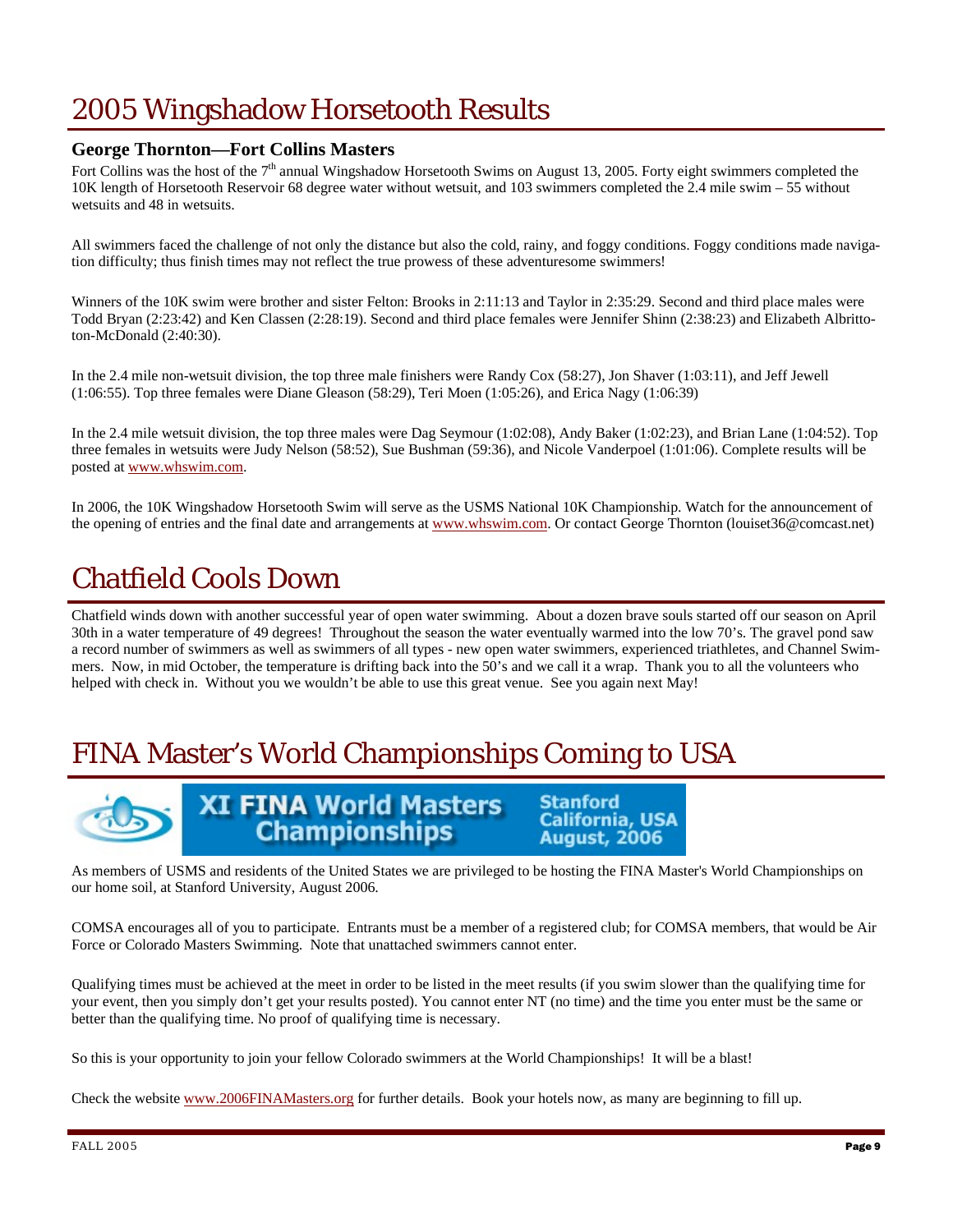### 2005-2006 Indoor Meet Line Up

#### **Kim Crouch—Sanctions Chair**

The warm, sunny outdoor season is over. Whether you enjoyed long course meter meets, open water swims or basking in the sun, it's time to head indoors and do some short course racing.

The short course meter season lasts for 2 days this year in Colorado. On November 18th and  $19<sup>th</sup>$  the Denver Athletic Club is hosting the DAC Short Course Meters Championships. This is a great meet offering a full slate of SCM events so you can go for P.R.'s, USMS Top 10 times or Fina World Records!

Look for your COMSA/USMS renewal forms in November. Please, please, please use your renewal form (and not a new registration form) to renew. COMSA is a volunteer-run organization and you can help our volunteers by using your renewal form. You must show proof of your 2006 registration to swim in the 2006 meets. Masters swim meets are insured through USMS and 100% membership is required at all sanctioned meets.

Jump into the Short Course Yard season at the  $5^{Th}$  Annual Highlands Ranch Masters Invitational on January  $7<sup>th</sup>$ . This meets offers all the 50s, 100s, 200s and the 500 Free – swim up to 5 events. Head over to Montrose on January 14th for the 2nd Annual Montrose Marlin Masters Meet – swim up to 4 events, 2 relays and get brunch too! Finish January off by traveling up to Boulder on January 28<sup>th</sup> to compete in the Pentathlon hosted by BAM. This year the Pentathlon is at the 8 lane CU pool with a diving well available for continuous warm-up/warm-down. You can do a 50 of each stroke and the 100IM, a 100 of each stroke and the 200IM, or up to 5 events of your choice at the Pentathlon.

More meets are lining up to finish off the short course yard season with the final meet, the USMS Nationals in Coral Springs, Florida, May  $11<sup>th</sup>$ -14<sup>th</sup>. Check for the latest meet information at www.comsa.org and the next COMSA newsletter will have more information for Colorado meets in February and beyond.

| Date                     | Warm up/Start         | Meet                                                        |
|--------------------------|-----------------------|-------------------------------------------------------------|
| Nov 18-19, 2005, Fri/Sat | Fri 5:45PM/Sat 7:00AM | DAC Short Course Meters Championships                       |
| Jan 7, 2006, Sat         | 7:30AM/8:30AM         | 4 <sup>th</sup> Annual Highlands Ranch Masters Invitational |
| Jan 14, 2006, Sat        | 8:00AM/8:45AM         | 2 <sup>nd</sup> Annual Montrose Marlins Masters Swim Meet   |
| Jan 28, 2006, Sat        | 9:00AM/10:15AM        | <b>Boulder Pentathlon</b>                                   |
| Feb 25, 2006, Sat        | 8:00AM/9:00AM         | <b>Loveland Masters Sweetheart Meet</b>                     |
| Mar 4,5 2006, Sat, Sun   |                       | Mile High Mile & Double Mile, Short & Sweet Spring Meet     |
| Mar 12, 2006 Sun         |                       | City of Delta Swim Meet                                     |
| Apr 7-9, 2006, Fri-Sun   |                       | SCY State Championships at DU                               |
| May 11-14, 2006          |                       | USMS Nationals, Coral Springs, FL                           |

Information on the first 4 meets, check out the meet flyers included in this newsletter. Information for later meets will be posted on the website when available and included in the next newsletter. To enter any or all of these meets, use the consolidated entry card It can be printed from the COMSA web site. Meet information is available at www.comsa.org and the consolidated/standard entry card can also be found at www.comsa.org/forms/ConsEntry.pdf. Start working those turns, streamlines and dolphin kicks on breaststroke underwater pulls – see you in the pool!

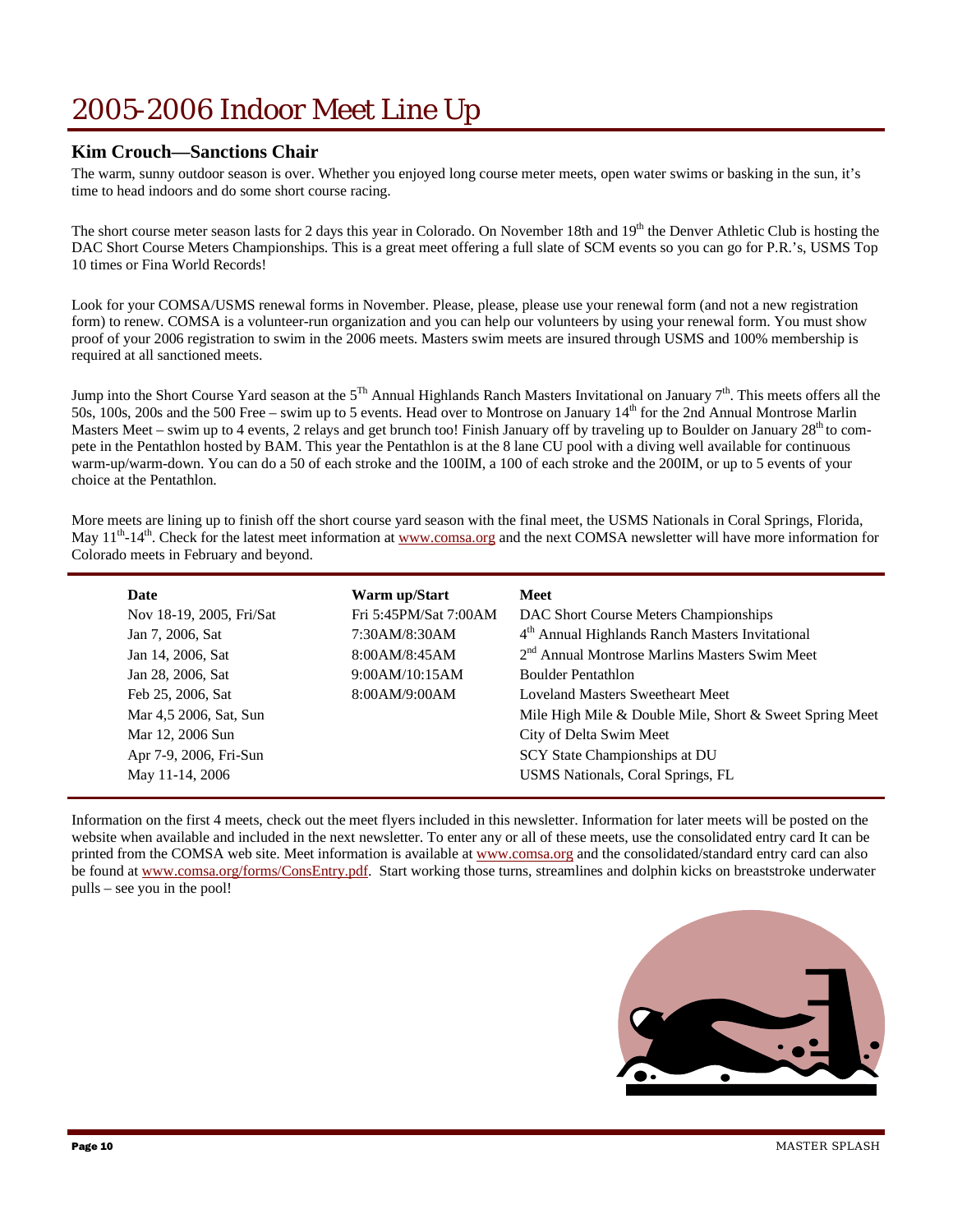### **The DAC Short Course Meters Championships November 18-19, 2005 Sanctioned by USMS-32-05-11-S**

| <b>Facility</b>                                                                                                                                              | The Denver Athletic Club                                                                                                                                                                                                                                                                                                                                                                                                                            |                                                       |                         |                                                                                                                     |  |
|--------------------------------------------------------------------------------------------------------------------------------------------------------------|-----------------------------------------------------------------------------------------------------------------------------------------------------------------------------------------------------------------------------------------------------------------------------------------------------------------------------------------------------------------------------------------------------------------------------------------------------|-------------------------------------------------------|-------------------------|---------------------------------------------------------------------------------------------------------------------|--|
|                                                                                                                                                              | 1325 Glenarm Place<br>Denver, CO 80204                                                                                                                                                                                                                                                                                                                                                                                                              |                                                       |                         |                                                                                                                     |  |
|                                                                                                                                                              |                                                                                                                                                                                                                                                                                                                                                                                                                                                     |                                                       |                         | Directions: I-25 to Colfax. East on Colfax to Welton. Northeast on Welton to 14 <sup>th</sup> . There will be ample |  |
|                                                                                                                                                              | parking in The Denver Athletic Club Parking Garage for a flat rate of \$5.00 with no in and out privilege.<br>The DAC has an 8 Lane, 25 Meter pool. However, 6 Lanes will be used for competition as the remaining 2<br>Lanes will be used for continuous warm-up and warm-down, unless there are 16 people in the 1,500 Free. If<br>more than 16 are entered, all those outside of the cut off will be notified via telephone, post mail or email. |                                                       |                         |                                                                                                                     |  |
|                                                                                                                                                              |                                                                                                                                                                                                                                                                                                                                                                                                                                                     |                                                       |                         |                                                                                                                     |  |
|                                                                                                                                                              |                                                                                                                                                                                                                                                                                                                                                                                                                                                     |                                                       |                         |                                                                                                                     |  |
|                                                                                                                                                              |                                                                                                                                                                                                                                                                                                                                                                                                                                                     |                                                       |                         |                                                                                                                     |  |
| <b>Timing</b>                                                                                                                                                |                                                                                                                                                                                                                                                                                                                                                                                                                                                     |                                                       |                         | Automatic, Colorado Time System 5 with touch pads, with back-ups and Hy-tek Meet Manager Software.                  |  |
| <b>Times</b>                                                                                                                                                 | Friday: Warm-up from 5:45 PM-6:30 PM. The meet will start at 6:40 PM.                                                                                                                                                                                                                                                                                                                                                                               |                                                       |                         |                                                                                                                     |  |
|                                                                                                                                                              | Saturday: Warm-up for the 1,500 from 7:00 AM-7:40 AM. The 1,500 will be limited to Two heats and<br>will start at 7:40 AM.                                                                                                                                                                                                                                                                                                                          |                                                       |                         |                                                                                                                     |  |
|                                                                                                                                                              |                                                                                                                                                                                                                                                                                                                                                                                                                                                     |                                                       |                         | Saturday: Warm-up from 8:30-9:15 AM. The events, beginning with Event 8 100 Free, will start at 9:20 AM.            |  |
| <b>Age Groups</b>                                                                                                                                            | $18-24, 25-29, 30-34, 35-39, 40-44, \ldots$                                                                                                                                                                                                                                                                                                                                                                                                         |                                                       |                         |                                                                                                                     |  |
| <b>Eligibility</b>                                                                                                                                           | Only current USMS registered members with a USMS card                                                                                                                                                                                                                                                                                                                                                                                               |                                                       |                         |                                                                                                                     |  |
| <b>Entries</b>                                                                                                                                               |                                                                                                                                                                                                                                                                                                                                                                                                                                                     |                                                       |                         | Entries are due by Wednesday November 2 <sup>nd</sup> at 6:00 PM. Entry fee will be \$25.00 for up to 5 events.     |  |
| Make checks payable to the Denver Athletic Club. Consolidated Entry forms must be accompanied by                                                             |                                                                                                                                                                                                                                                                                                                                                                                                                                                     |                                                       |                         |                                                                                                                     |  |
| entry fees and a copy of USMS card. Pysch Sheets will be posted on the DAC website at                                                                        |                                                                                                                                                                                                                                                                                                                                                                                                                                                     |                                                       |                         |                                                                                                                     |  |
| www.denverathleticclub.org, under the CRST section, on November 9th.                                                                                         |                                                                                                                                                                                                                                                                                                                                                                                                                                                     |                                                       |                         |                                                                                                                     |  |
|                                                                                                                                                              |                                                                                                                                                                                                                                                                                                                                                                                                                                                     | Send entries to: Rich LeDuc/CRST<br>529 Josephine St. |                         | rleduc@denverathleticclub.org                                                                                       |  |
|                                                                                                                                                              |                                                                                                                                                                                                                                                                                                                                                                                                                                                     | <b>Denver, CO 80206</b>                               |                         |                                                                                                                     |  |
|                                                                                                                                                              |                                                                                                                                                                                                                                                                                                                                                                                                                                                     | $(720)931 - 6712$                                     |                         |                                                                                                                     |  |
| Late entries will be accepted provided the following requirements are both met:<br>* LATE ENTRIES ARE RECEIVED AT LEAST 30 MINUTES PRIOR TO THE START OF THE |                                                                                                                                                                                                                                                                                                                                                                                                                                                     |                                                       |                         |                                                                                                                     |  |
|                                                                                                                                                              |                                                                                                                                                                                                                                                                                                                                                                                                                                                     |                                                       |                         |                                                                                                                     |  |
|                                                                                                                                                              | $\ast$                                                                                                                                                                                                                                                                                                                                                                                                                                              | THE LATE ENTRY DOES NOT CREATE AN ADDITIONAL HEAT.    |                         |                                                                                                                     |  |
| <b>Rules</b>                                                                                                                                                 | Rules to be enforced per the 2005 USMS Rule Book                                                                                                                                                                                                                                                                                                                                                                                                    |                                                       |                         |                                                                                                                     |  |
| <b>Friday Evening</b>                                                                                                                                        |                                                                                                                                                                                                                                                                                                                                                                                                                                                     |                                                       | <b>Saturday Morning</b> |                                                                                                                     |  |
| <b>800 FREE</b>                                                                                                                                              |                                                                                                                                                                                                                                                                                                                                                                                                                                                     | **7 1,500 FREE                                        |                         | <b>13 50 FREE</b>                                                                                                   |  |
| 100 BACK                                                                                                                                                     |                                                                                                                                                                                                                                                                                                                                                                                                                                                     | <b>100 FREE</b><br>8                                  |                         | 14 200 BACK                                                                                                         |  |
| 200 BREAST                                                                                                                                                   |                                                                                                                                                                                                                                                                                                                                                                                                                                                     | 50 BACK<br>9                                          |                         | 15 50 BREAST                                                                                                        |  |
| <b>50 FLY</b>                                                                                                                                                |                                                                                                                                                                                                                                                                                                                                                                                                                                                     | <b>10 100 BREAST</b>                                  |                         | <b>16 100 FLY</b>                                                                                                   |  |
| 400 IM                                                                                                                                                       |                                                                                                                                                                                                                                                                                                                                                                                                                                                     | 11 200 FLY                                            |                         | 17 100 IM                                                                                                           |  |

**\*\* THE 1,500 FREE WILL BE SWUM AS A SEPARATE SESSION ON SATURDAY MORNING. THE 1,500 WILL BE A POSITIVE CHECK-IN EVENT.** 

**ALL EVENTS WILL BE COMBINED AND SEEDED ACCORDING TO ENTRY TIME** 

**400 FREE 12 200 IM 18 200 FREE**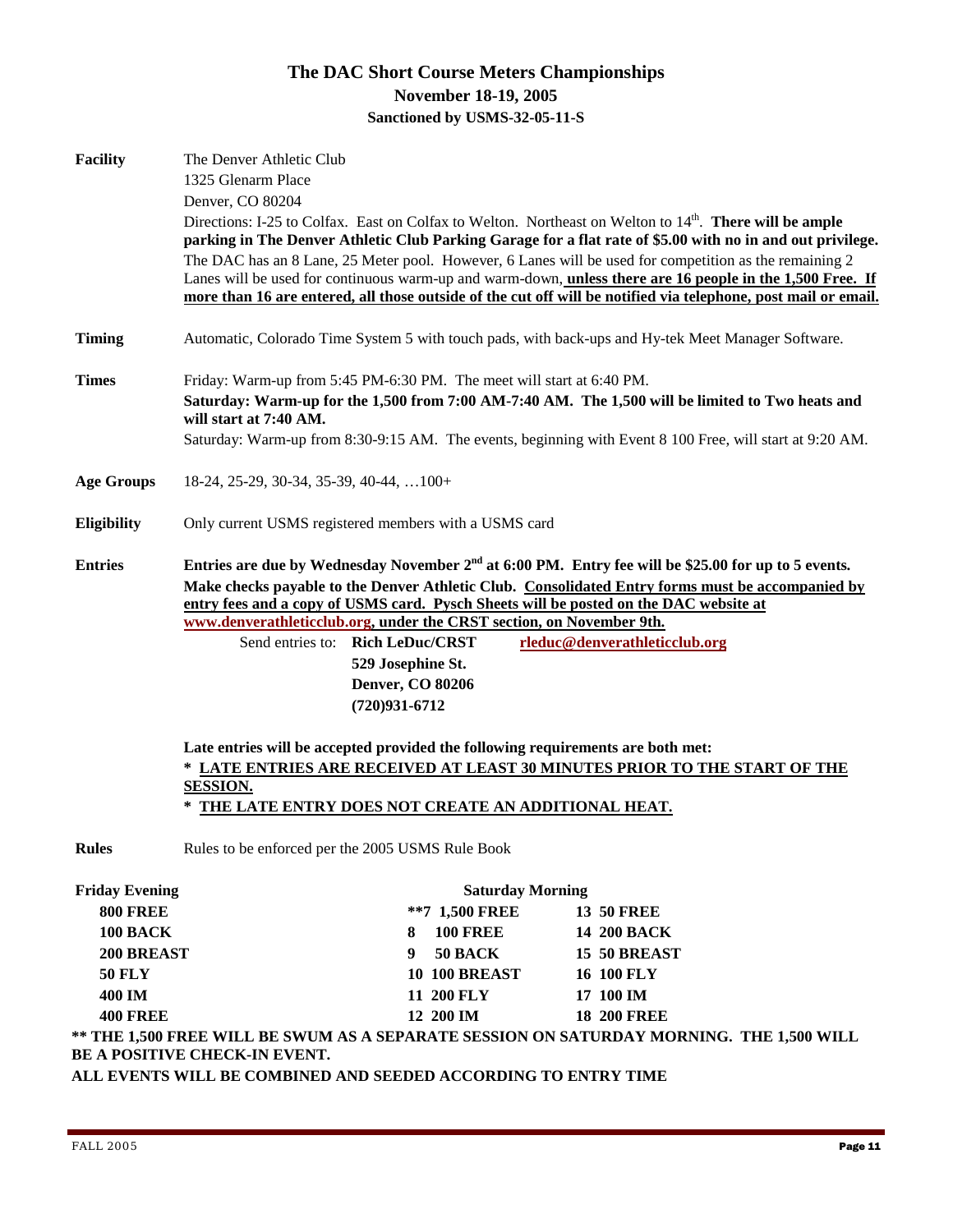### "I Finally Swam the English Channel" Joe Wolf



**8:15am** *Here I am swimming in the English Channel. Dad is standing up on deck and Laura Hansen sitting on the stairs on the outside between the upper deck and lower. She is smiling at me a lot and giving me bottles every 40 minutes. I'm trying to stay calm and trying to stay as "aerobic" as possible. This will keep my stomach digesting the "feeds" and hopefully avert any sea sickness. Not a smooth day, I hope it doesn't get worse.* 

**9:30am** *Aye, carumba! This is the absolute worst I've swum in. Very bouncy chop on top of big swells, but at least it feels like there is some sort of pattern to it. The boat leans in my direction and looks like it will take on water. Then it leans in the other direction and it looks as tall as a building. Got to stay away from that thing. It seems like we should be* 

*making a big circle because it is always turning to the left and so I am turning, turning to the left and trying to stay out of the way.* 

**10:30am** *I didn't think of many songs today, save Fleetwood Mac/Stevie Nicks, "Angel". "Sometimes the most beautiful things, The most innocent things, And many of those dreams Pass us by, Keep passing us by . . . So I close my eyes softly 'til I become that part of the wind that we all long for sometimes. Yeah ..*

**11:20am** *I imagine Tampa Bay. Just going to swim from now until the sun goes down and then a little while in the dark. Let it be like Tampa today. I'll keep doing what I am doing. The sun shines down through the swells and I look into the deep, deep ocean and wonder if by some miracle I can see the mast of a ship miles below. The water is so clear, but there is nothing to see except at times, many jellyfish at about 6-8 feet below. I get glimpses of boats in the distance every now and then. Whenever I try to focus on them during a breath, waves coincide, and I don't get to see them at all.*

**3:35pm** *The sun is peeking over the boat from the other side when it tips. I look at it and feel the warmth on my shoulders. Remembering how the thoughts of my brother Michael shining down on them helped me through Tampa last year. My first marathon swim. He was always going to the cold waterfalls in New Hampshire. The boat tips back and blocks the sun from view. I think today he'd laugh and say, "Joey, this is nuts". I am comfortable with that.*

**6:15pm** *From here on, I could see land whenever I breathed to the left. It was tempting, but I never looked forward. The last part of the swim is supposed to be the most difficult because of the apparent proximity of shore and the strong currents along France. I know that it can take hours to go a single mile, or a half mile, or I could be stuck swimming in place 500 meters from shore. I don't want to start looking. It could be very frustrating. Not going to look, because I'm no where near finished yet. When Laura puts her swim suit on, then I'll know we are about to land.*

**6:20pm** *I feel the finish coming. I trained with three English Channel swimmers in Colorado and said their names to the Channel, witnessed by Dad and Laura, Father Sky, Mother Ocean, Gaia, the jellyfish and the other water spirits. Like a mountain climber leaves hardware behind to help the next climber, Laura, Voni & Tim left part of themselves out there to help guide me along. It made it feel so easy. I can't wait for my other training buddies, Todd Landin and Jeff Magouirk, Vonis boys, and anyone else that follows, to feel it when they get here.* 

**7:00pm** *Laura has just appeared in the water to my left, with a disposable underwater camera. She is beaming from ear to ear and keeps stopping to snap pictures. How did I get so lucky? She is bringing me to the shores of France in every way possible! Before the* 



Joe & Laura after a preparation swim.

*swim can end, I must clear all water. So, just in case there was a little sea pool that I couldn't see (and to be funny) I ran to the wall in France. Funny really, that there was a wall to run to at the spot we landed. There is a beautiful stone cottage above the wall with blue shutters. I look back at the boat and wave to Dad. I am full of emotion. Somehow, I became everything that I needed to be, physically, mentally, spiritually for this moment to come. I am really overjoyed..* 



Joe's signing on the White Horse Tavern wall next to Laura's & Voni's.